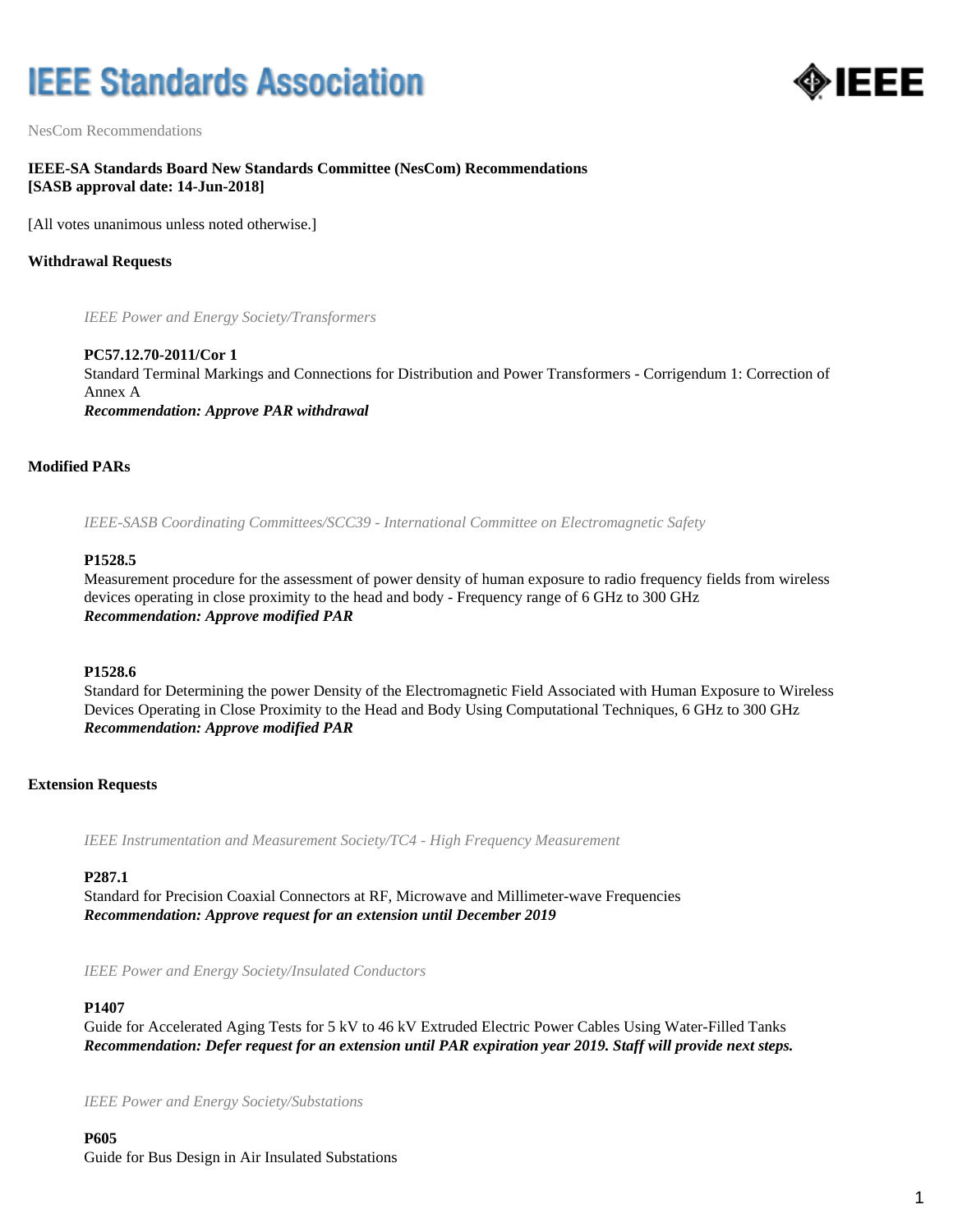# *Recommendation: Approve request for an extension until December 2022*

*IEEE Power and Energy Society/Transformers*

# **PC57.93**

Guide for Installation and Maintenance of Liquid-Immersed Power Transformers *Recommendation: Approve request for an extension until December 2020*

# **New PARs**

*IEEE Aerospace and Electronic Systems Society/Radar Systems Panel*

# **P521a**

Standard Letter Designations for Radar-Frequency Bands Amendment *Recommendation: Defer new PAR until next NesCom meeting*

*IEEE-SA Board of Governors/Corporate Advisory Group*

# **P2413.1**

Standard for a Reference Architecture for Smart City (RASC) *Recommendation: Approve new PAR until December 2022*

*IEEE Computer Society/Cybersecurity and Privacy Standards Committee*

#### **P2790**

Standard for Biometric Liveness Detection *Recommendation: Approve new PAR until December 2022*

*IEEE Computer Society/Learning Technology*

# **P2247.1**

Standard for the Classification of Adaptive Instructional Systems *Recommendation: Approve new PAR until December 2022*

*IEEE Consumer Electronics Society/Standards Committee*

# **P2785**

Standard for Architectural Framework and General Requirements for Smart Home Systems *Recommendation: Approve new PAR until December 2022*

# **P2786**

Standard for General Requirements and Interoperability for Internet of Clothing *Recommendation: Approve new PAR until December 2022*

*IEEE Engineering in Medicine and Biology Society/Standards Committee*

# **P1708a**

Standard for Wearable Cuffless Blood Pressure Measuring Devices *Recommendation: Approve new PAR until December 2022*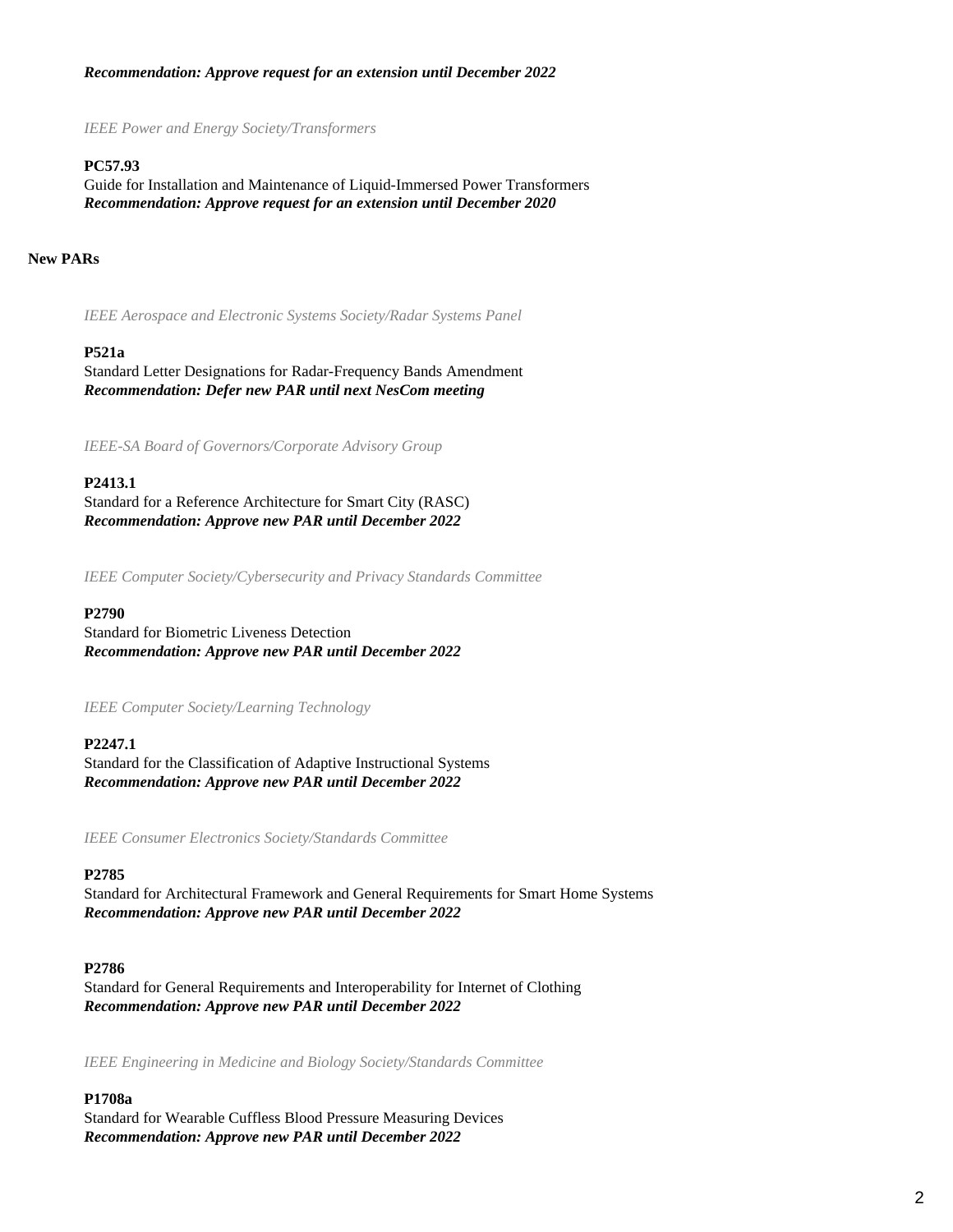#### **P2791**

Standard for Bioinformatics Computations and Analyses Generated by High-Throughput Sequencing (HTS) to Facilitate Communication *Recommendation: Approve new PAR until December 2022*

## **P2792**

Therapeutic Electrical Stimulation Waveforms *Recommendation: Approve new PAR until December 2022*

*IEEE Power and Energy Society/Energy Development & Power Generation*

# **P2793**

Standard Terms and Definitions for Turbine Governing Systems *Recommendation: Approve new PAR until December 2022*

*IEEE Power and Energy Society/Power System Instrumentation and Measurements*

## **P2681**

Guide for Testing Medium Voltage Smart Grid Sensor and Intelligent Electronic Device Systems *Recommendation: Approve new PAR until December 2022*

*IEEE Power and Energy Society/Substations*

#### **PC37.122.8**

Guide for the Application of Mobile Gas-Insulated Substations Rated Above 52kV *Recommendation: Approve new PAR until December 2022*

*IEEE Power and Energy Society/Transformers*

#### **PC57.167**

Guide for Monitoring Distribution Transformers *Recommendation: Approve new PAR until December 2022*

#### **PC57.168**

Guide for Low Frequency Dielectric Testing for Distribution, Power and Regulating Transformers. *Recommendation: Approve new PAR until December 2022*

*IEEE Photonics Society/Standards Committee*

# **P2065**

Parameter Requirements and Test Method for Industrial Fiber Laser *Recommendation: Approve new PAR until December 2022*

# **PARs for the Revision of Standards**

*IEEE Computer Society/LAN/MAN Standards Committee*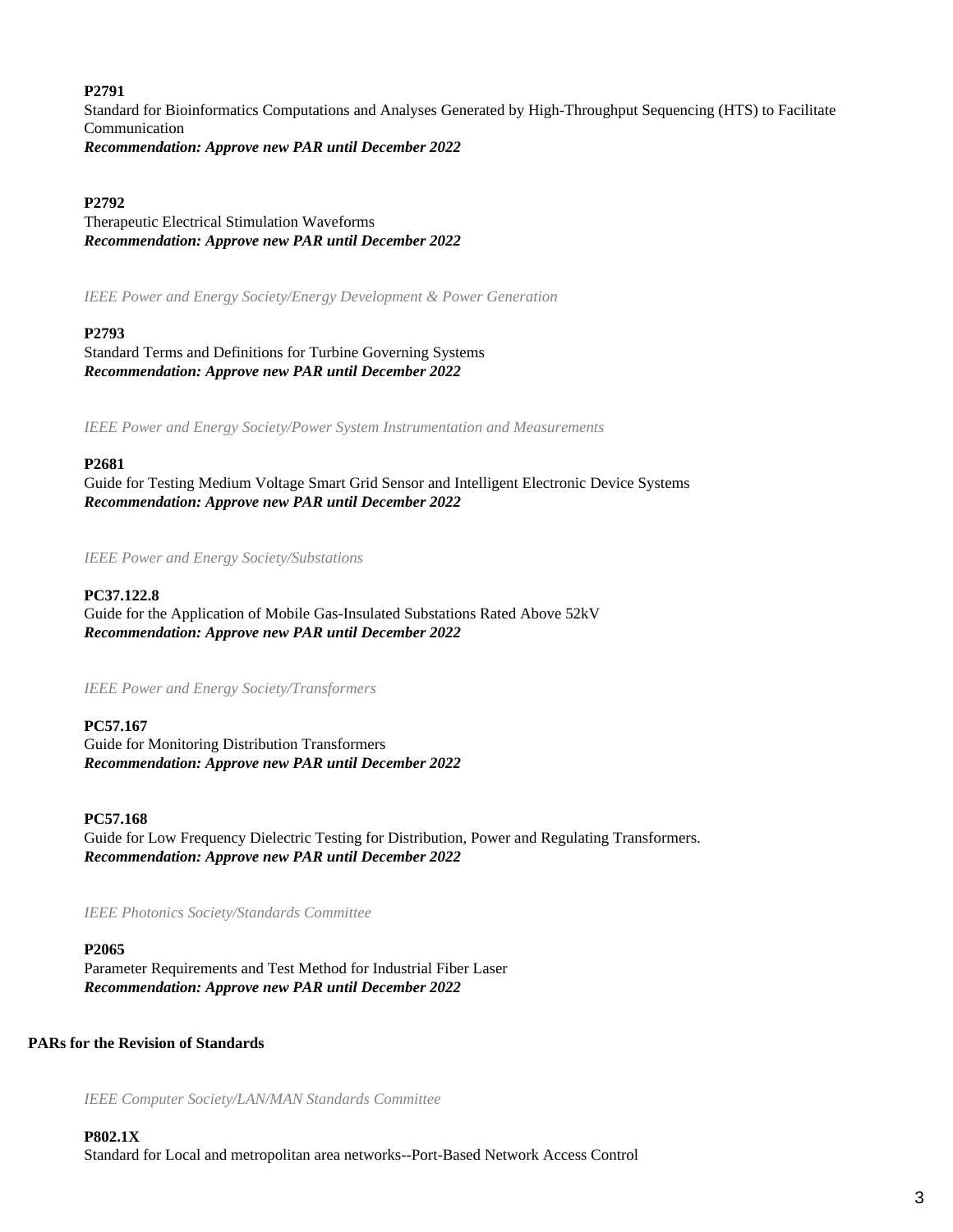# *Recommendation: Approve PAR for the revision of a standard until December 2022 (5 approve, 1 recuse [Law])*

*IEEE Computer Society/Learning Technology*

# **P1484.20.1**

Standard for Learning Technology-Data Model for Reusable Competency Definitions *Recommendation: Approve PAR for the revision of a standard until December 2022*

*IEEE Communications Society/Power Line Communications*

## **P2030.5**

Standard for Smart Energy Profile Protocol *Recommendation: Approve PAR for the revision of a standard until December 2022*

*IEEE Dielectrics and Electrical Insulation Society/Standards Committee*

## **P1043**

Recommended Practice for Voltage-Endurance Testing of Form-Wound Bars and Coils *Recommendation: Approve PAR for the revision of a standard until December 2022*

*IEEE Instrumentation and Measurement Society/TC9 - Sensor Technology*

## **P21451-7**

Smart transducer interface for sensors and actuators - Transducers to radio frequency identification (RFID) systems communication protocols and Transducer Electronic Data Sheets (TEDS) for Internet of Things *Recommendation: Approve PAR for the revision of a standard until December 2022*

*IEEE Instrumentation and Measurement Society/TC10 - Waveform Generation Measurement and Analysis*

#### **P1658**

Standard for Terminology and Test Methods of Digital-to-Analog Converter Devices *Recommendation: Approve PAR for the revision of a standard until December 2022*

*IEEE Power and Energy Society/Switchgear*

## **PC37.20.3**

Standard for Metal-Enclosed Interrupter Switchgear Rated Above 1 kV ac up to and Including 38 kV ac *Recommendation: Approve PAR for the revision of a standard until December 2022*

#### **PC37.121**

Guide for Switchgear - Unit Substation - Requirements *Recommendation: Approve PAR for the revision of a standard until December 2022*

*IEEE Power and Energy Society/Transformers*

## **PC57.12.70**

Standard for Standard Terminal Markings and Connections for Distribution and Power Transformers *Recommendation: Approve PAR for the revision of a standard until December 2022*

**PC57.149**